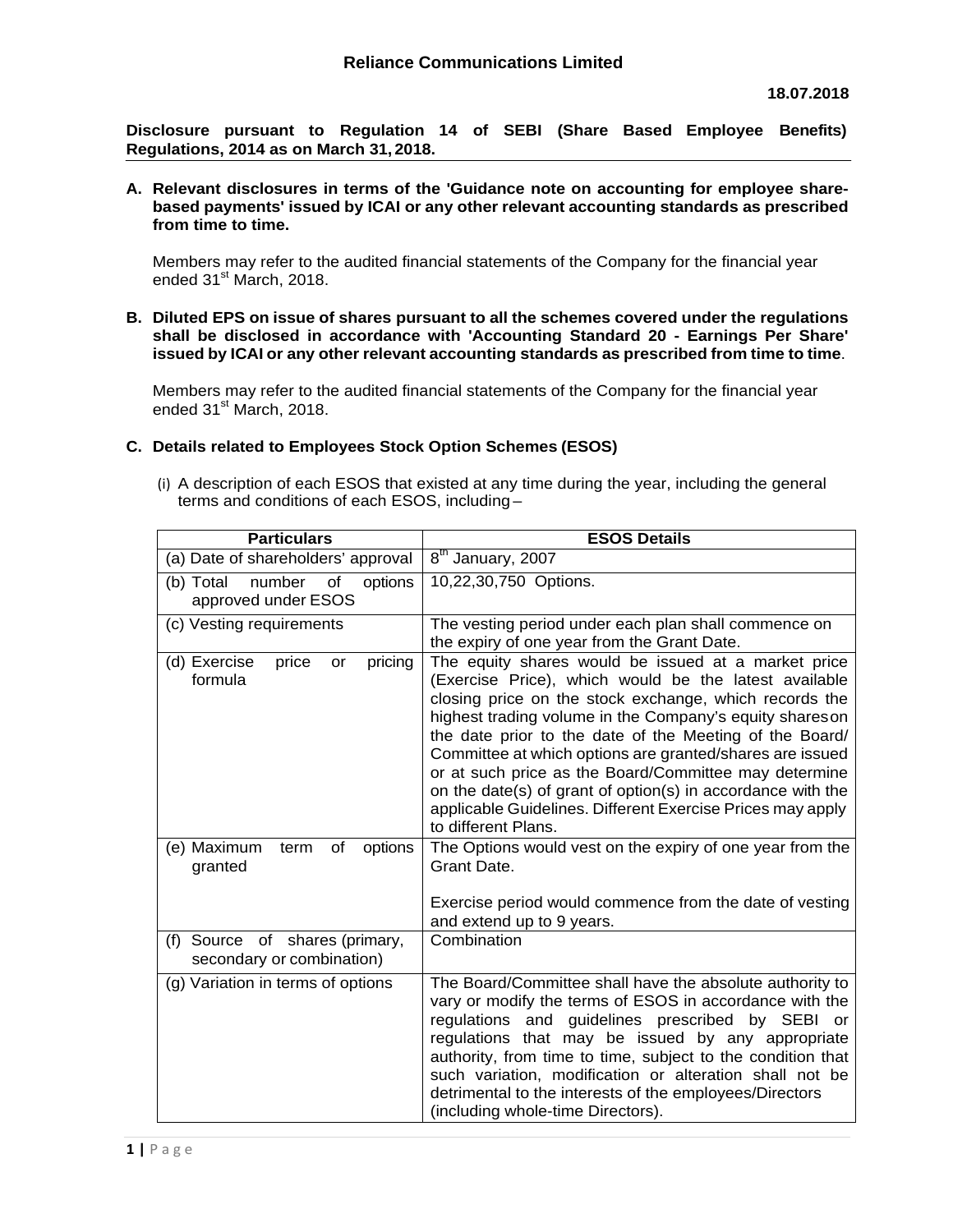- **(ii)** Method used to account for ESOS Intrinsic or fair value.  **Intrinsic Value**
- **(iii)**Where the company opts for expensing of the options using the intrinsic value of the options, the difference between the employee compensation cost so computed and the employee compensation cost that shall have been recognized if it had used the fair value of the options shall be disclosed. The impact of this difference on profits and on EPS of the company shall also be disclosed**. –**

### **Please refer Note No. 2.47 on Page No. 134 of full Annual Report of the Company for the financial year 2017-18.**

(iv)Option movement during the year 2017-18 (For each ESOS Plan):

Under the ESOS, the Company has two plans – "ESOS Plan 2008" and "ESOS Plan 2009"

| <b>Particulars</b>                                                                               | <b>ESOS</b><br><b>Plan 2008</b> | <b>ESOS</b><br><b>Plan</b><br>2009 |
|--------------------------------------------------------------------------------------------------|---------------------------------|------------------------------------|
| Number of options outstanding at the beginning of the period                                     | 48,124                          | 5,53,454                           |
| Number of options granted during the year                                                        | Nil                             | Nil                                |
| Number of options forfeited / lapsed during the year                                             | 48,124                          | 1,59,918                           |
| Number of options vested during the year                                                         | Nil                             | Nil                                |
| Number of options exercised during the year                                                      | Nil                             | Nil                                |
| Number of shares arising as a result of exercise of options                                      | Nil                             | Nil                                |
| Money realized by exercise of options (INR), if scheme is<br>implemented directly by the company | Nil                             | Nil                                |
| Loan repaid by the Trust during the year from exercise price<br>received                         | Nil                             | Nil                                |
| Number of options outstanding at the end of the year                                             | 0                               | 3,93,536                           |
| Number of options exercisable at the end of the year                                             | O                               | 3,93,536                           |

**(v)** Weighted-average exercise prices and Weighted-average fair values of options shall be disclosed separately for options whose exercise price either equals or exceeds or is less than the market price of the stock. **–**

### **Please refer Note No. 2.47 on Page No. 134 of full Annual Report of the Company for the financial year 2017-18.**

- (vi) Employee wise details (name of employee, designation, number of options granted during the year, exercise price) of options granted to –
	- (a) senior managerial personnel;
	- (b) any other employee who receives a grant in any one year of option amounting to 5% or more of option granted during that year; and
	- (c) identified employees who were granted option, during any one year, equal to or exceeding 1% of the issued capital (excluding outstanding warrants and conversions) of the company at the time of grant.

## **During the year, the Company has not granted any options to any employees.**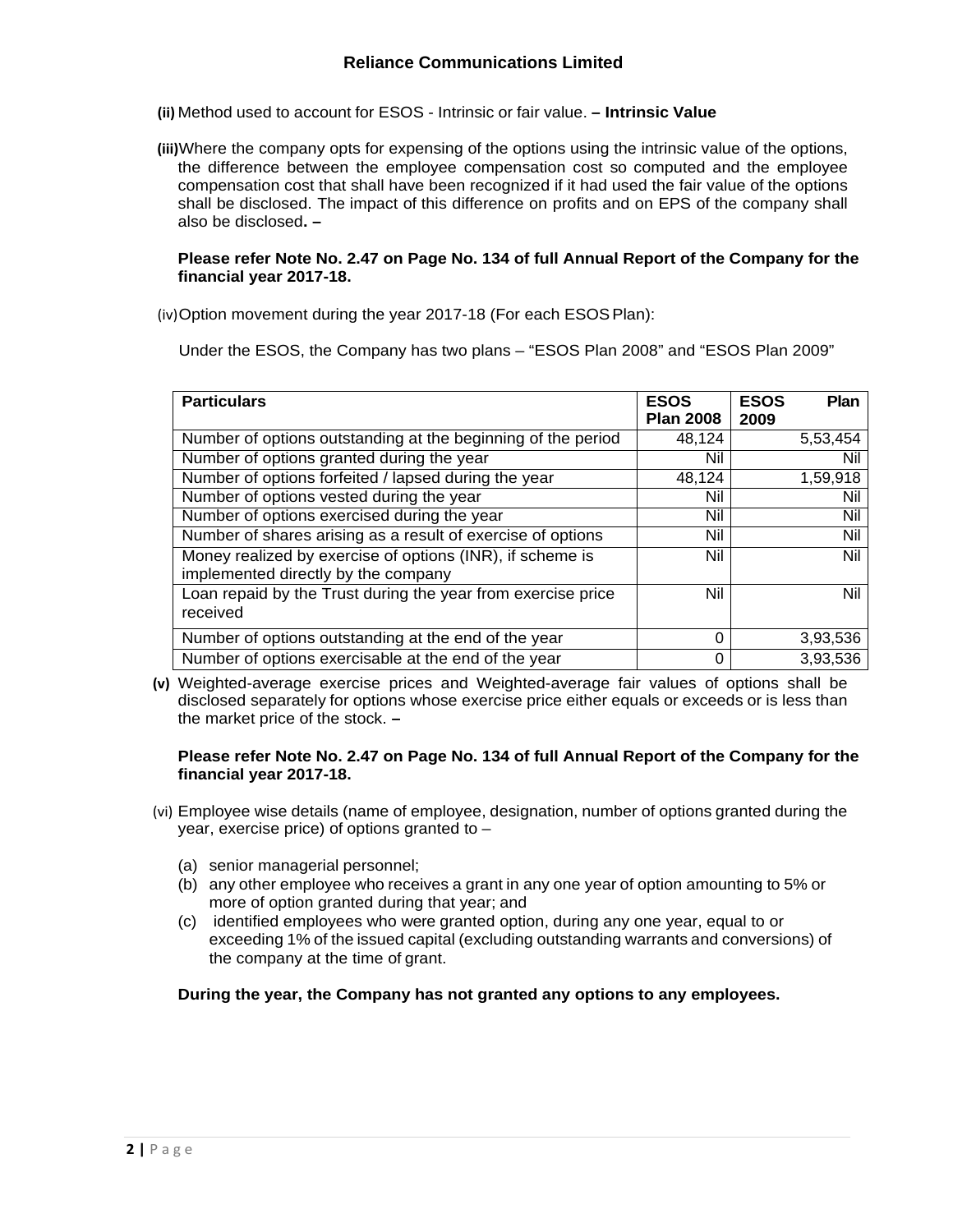- (vii)A description of the method and significant assumptions used during the year to estimate the fair value of options including the following information:
	- (a) the weighted-average values of share price, exercise price, expected volatility, expected option life, expected dividends, the risk-free interest rate and any other inputs to the model;
	- (b) the method used and the assumptions made to incorporate the effects of expected early exercise;
	- (c) how expected volatility was determined, including an explanation of the extent to which expected volatility was based on historical volatility; and
	- (d) whether and how any other features of the option grant were incorporated into the measurement of fair value, such as a market condition.

### **Please refer Note No. 2.47 on Page No. 134 of full Annual Report of the Company for the financial year 2017-18.**

## **Disclosures in respect of grants made in three years prior to IPO under each ESOS**

- (i) Until all options granted in the three years prior to the IPO have been exercised or have lapsed, disclosures of the information specified above in respect of such options shall also be made.
	- Not Applicable
- **D. Details related to ESPS Not Applicable**
- **E. Details related to SAR Not Applicable**
- **F. Details related to GEBS / RBS Not Applicable**

#### **G. Details related to Trust**

The following details, *inter alia*, in connection with transactions made by the Trust meant for the purpose of administering the schemes under the regulations are to be disclosed:

#### **(i) General information on all schemes**

| SI. No.       | <b>Particulars</b>                              | <b>Details</b>              |
|---------------|-------------------------------------------------|-----------------------------|
|               | Name of the Trust                               | <b>RCOM ESOS Trust</b>      |
| $\mathcal{P}$ | Details of the Trustee(s)                       | Reliance ADA Group Trustees |
|               |                                                 | <b>Private Limited</b>      |
| 3             | Amount of loan disbursed by company / any       | Nil                         |
|               | company in the group, during the year           |                             |
| 4             | Amount of loan outstanding (repayable to        | Rs. 387 crore               |
|               | company / any company in the group) as at the   |                             |
|               | end of the year                                 |                             |
| 5             | Amount of loan, if any, taken from any other    | Nil                         |
|               | source for which company / any company in the   |                             |
|               | group has provided any security or guarantee    |                             |
| 6             | Any other contribution made to the Trust during | Nil                         |
|               | the year                                        |                             |